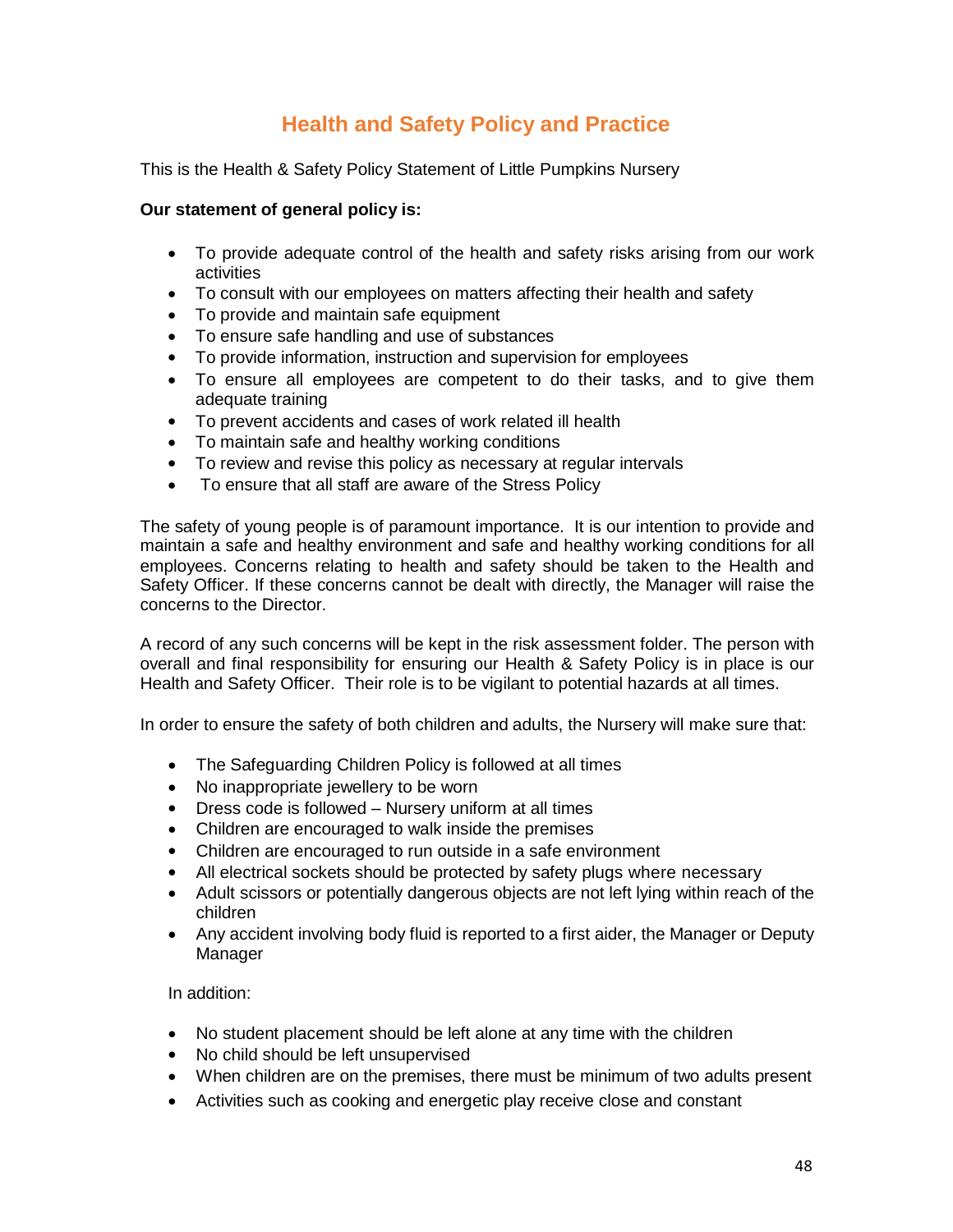supervision

- On outings, a risk assessment is conducted
- If a small group goes out, there will be sufficient adults to maintain appropriate ratios for staff and children remaining on the premises.
- Equipment offered to children is developmentally appropriate, recognising that materials suitable for an older child may pose a risk to younger/less mature children
- Under no circumstances may a member of staff take a child from the Nursery unless written consent is obtained from the parent of the named child. All parents are required to fill in our outings consent form for their child
- Sun awareness- parents are asked to supply their own sun cream and hat for their child
- On very hot sunny days outdoor play will be restricted to before 11am and after 3pm, when the sun is not at its hottest
- Ratios of adults to children are adhered to at all times both inside and outside
- A register of both adults and children is completed as people arrive, so that a complete record of all those present is available in any emergency
- There is no smoking anywhere in our Nursery
- A correctly stocked first aid box is available at all times
- Fire extinguishers are checked annually by RES, and staff know how to use them
- PAT Testing is carried out yearly
- There are locks on doors that are checked at the beginning of each session
- All staff receive health and safety training on induction; this includes risk assessment training, manual handling, fire safety, COSHH and RIDDOR training

## **First Aid**

The Nursery aims to train all staff in first aid as follows:

- First aid is to be administered by first aider trained staff only
- First aiders will determine the cause of injury
- Gloves will be worn when dealing with blood or any other bodily fluid and then disposed of into nappy bags and then into the nappy bins
- Check notes for children with allergies to adhesive dressings; use a bandage on these cuts
- The wound will be cleaned with sterile cloths or a cold compress applied. No ointments applied
- In case of a severe injury or allergy call another member of staff. If in **ANY** doubt, dial **999** for an ambulance
- If an accident has happened that needs hospital attention a staff member will contact the parents immediately and expect them to collect the child and take them to hospital/or a staff member will take the child to hospital and wait for the parents
- If the child is well enough to stay in Nursery, they will be monitored throughout the session for any adverse reactions
- The first aid form is completed and a statement written
- Parents must sign the accident form at the end of the session. All treatment, however minor, is recorded and reported to parents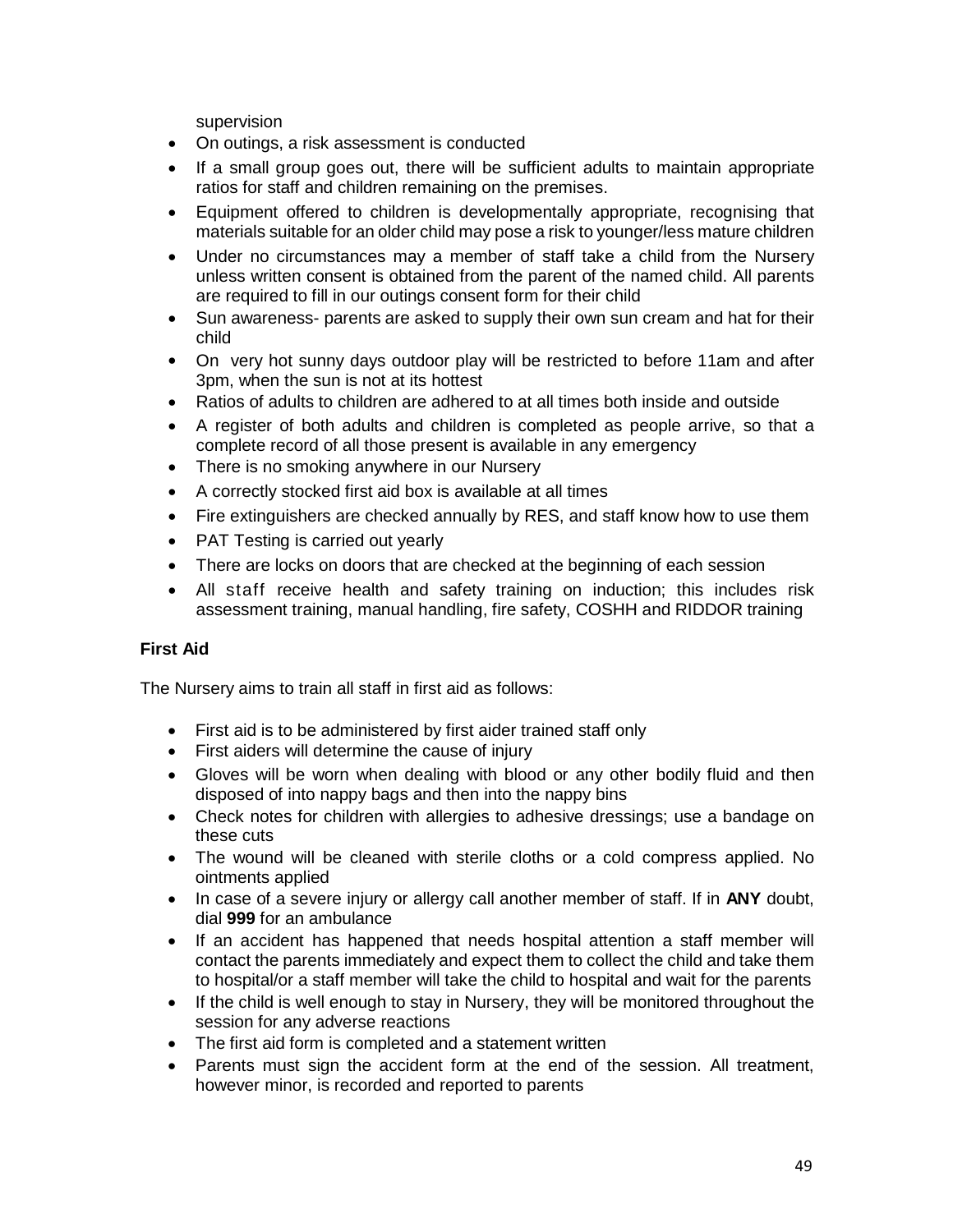## **For further advice, Call NHS Direct on 0845 46 47 or 111**

**Please note: Staff accidents must be recorded in the data protection-compliant staff accident book.**

#### **First Aid Coordinators**

The First Aid Coordinator has the responsibility of ensuring that the first aid kit in each room is maintained. The First Aid Coordinator informs the Manager or Deputy Manager of any supplies running low.

#### **Kitchen Health and Safety**

#### **Food Preparation Areas**

- Any person preparing the food or drinks in the kitchen must wear appropriate clothing to avoid food contamination. Hair must be tied back or covered with a hair net
- Any person assisting in food preparation must have a valid food hygiene certificate
- Floors can become slippery which could result in an accident for which any unauthorised person will not be insured

Failure to comply with the said policy could result in prosecution. Staff can support the Nursery Chef by:

- Only entering the kitchen area when necessary
- Staff may occasionally use the fridge in the kitchen to store items and must clearly label them according to food hygiene principles

## **Food Safety Complaints Policy**

If a child or a member of staff fall ill after eating food that has been prepared and made within the premises of Little Pumpkins Nursery, it must be immediately reported to the Manager who will then fill in the Allegation form. It will require details regarding symptoms, period of time, what has been eaten, and where the food has come from.

Depending on the scale of the food poisoning you may need to seek medical attention and advice. The Nursery will investigate by looking through temperature control forms and contacting the suppliers to see if any other food has been reported to be at risk.

## **Manual Handling Policy**

The Nursery has a responsibility to ensure that the staff have the knowledge to safely and successfully complete their job. One such area is Manual Handling. Safe manual handling throughout the working day will reduce the risk of back strain or injury.

It is the Nursery's responsibility to provide the staff with information of safe manual handling practices that will allow them to carry out their daily routine without being at risk. It is the responsibility of the Risk Assessment Coordinators to ensure that any risks that are